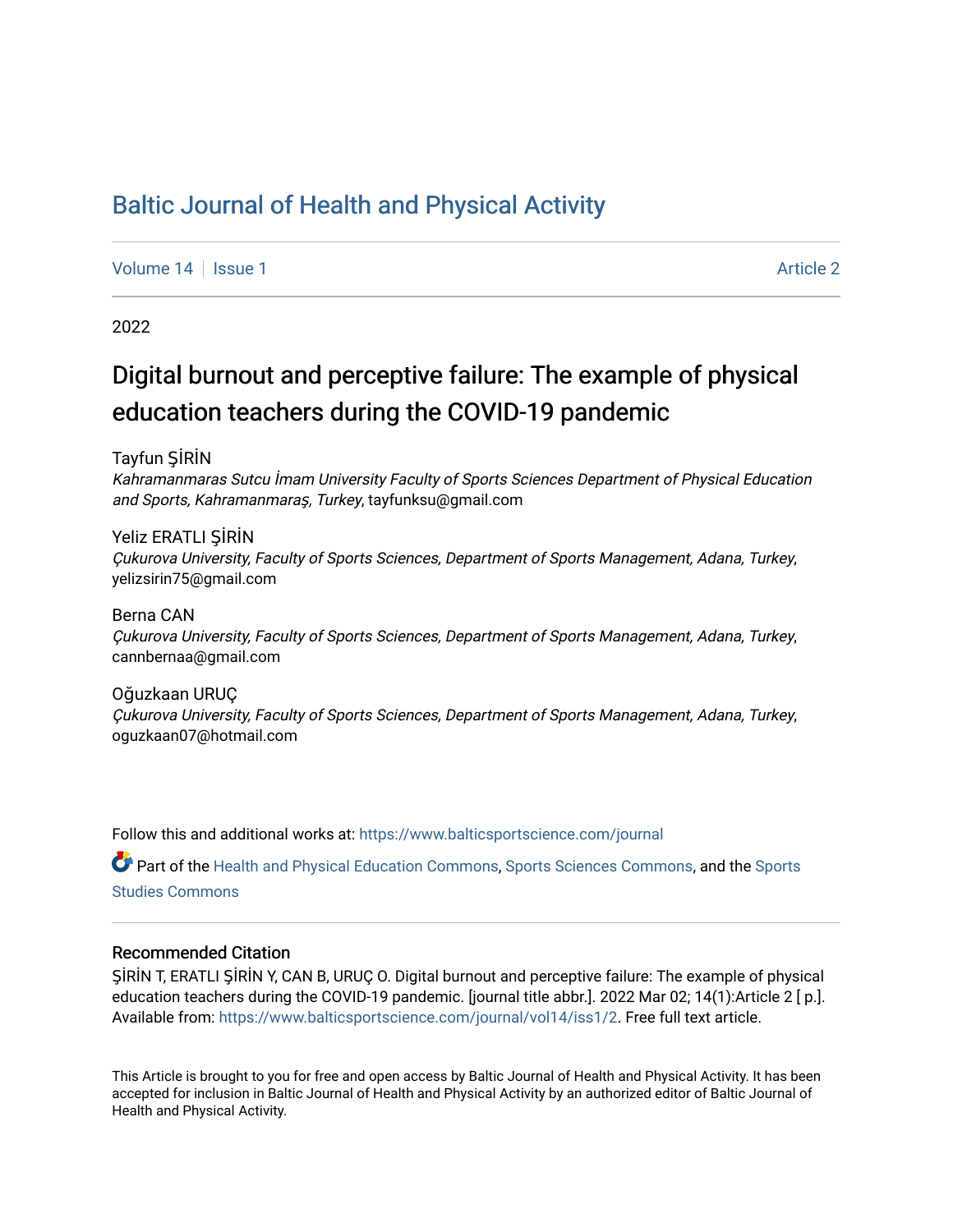

## *Article* **Digital burnout and perceptive failure: The example of physical education teachers during the COVID-19 pandemic**

**Tayfun ŞİRİN1, Yeliz ERATLI ŞİRİN<sup>2</sup> \*, Berna CAN3, Oğuzkaan URUÇ<sup>4</sup>**

- <sup>1</sup> Kahramanmaras Sutcu İmam University Faculty of Sports Sciences Department of Physical Education and Sports, Kahramanmaraş, Turkey
- <sup>2</sup> Çukurova University, Faculty of Sports Sciences, Department of Sports Management, Adana, Turkey; ORCID 0000-0002-6143-1133
- <sup>3</sup> Çukurova University, Faculty of Sports Sciences, Department of Sports Management, Adana, Turkey; ORCID 0000-0003-1379-7920
- <sup>4</sup> Çukurova University, Faculty of Sports Sciences, Department of Sports Management, Adana, Turkey
- **\*** Correspondence: Yeliz Eratlı ŞİRİN; Çukurova University, Faculty of Sports Sciences, Department of Sports Management, Balcali Campus 01330 Çukurova, Adana, Turkey; e-mail: [yelizsirin75@gmail.com](mailto:yelizsirin75@gmail.com); phone no. +905055715553

**Abstract:** This research was conducted to examine physical education teachers' levels of digital burnout and perceptual fatigue during the COVID-19 pandemic. Material and methods: This study was designed according to the quantitative research model and conducted within the framework of the relational screening model. The research group consists of 504 physical education teachers, including 240 women and 264 men, who work in high schools and secondary schools in Adana and Mersin provinces. Results: The results showed that the teachers working in high schools were in the digital environment too much. At the same time, teachers stated that they did not feel stressed when they were in a lot of digital/virtual environments. Another result of the study is that the variables of daily internet usage time are partially effective on physical education teachers' digital burnout and perceptual fatigue levels. Conclusions: Nowadays, especially during the COVID-19 pandemic, digitalization, which is used in educational institutions as well as in other sectors, has become a necessity. This proves that it is necessary to measure the perceptual fatigue tendency, which is the precursor of many organizational behavior variables.

**Keywords:** physical education teacher, fatigue, perceptual fatigue, digitalization, burnout, digital burnout.

## **1. Introduction**

The phenomenon of burnout was first discussed by Freudenberger in 1974 and defined as the failure, weariness, and loss of power or energy that individuals experience as a result of unfulfilled demands and overload [1]. On the other hand, as the process that starts with the stress sources that occur in the work of individuals, covers the behaviors of coping with this stress, and ends with the termination of the individual's psychological relationship with his work [2].

According to another definition, Maslach and Jackson [3] defined the concept of burnout as a situation that deals with the physical and cognitive dimensions of physical exhaustion, long-lasting fatigue, helplessness, hopelessness and undesirable behaviors towards work. Among the studies on the concept of burnout today, Christina Maslach's definition is the most accepted; she provided the measurement of burnout and developed the "Maslach Burnout Inventory" [4].

**Citation:** Şirin T, Eratli Şirin Y, Can B, Uruç O. Digital burnout and perceptive failure: the example of physical education teachers during the COVID-19 pandemic. Balt J Health Phys Act. 2022;14(1):Article2. https://doi.org/10.29359/BJHPA.14.1.02

Academic Editor: Aleksandra Bojarczuk

Received: January 2022 Accepted: March 2022 Published: March 2022

**Publisher's Note:** BJHPA stays neutral with regard to jurisdictional claims in published maps and institutional affiliations.



**Copyright:** © 2022 by Gdansk University of Physical Education and Sport.

Submitted for possible open access publication under the terms and conditions of the Creative Commons Attribution (CC-BY-NC-ND) license (https://creativecommons.org/licenses/  $by/4.0/$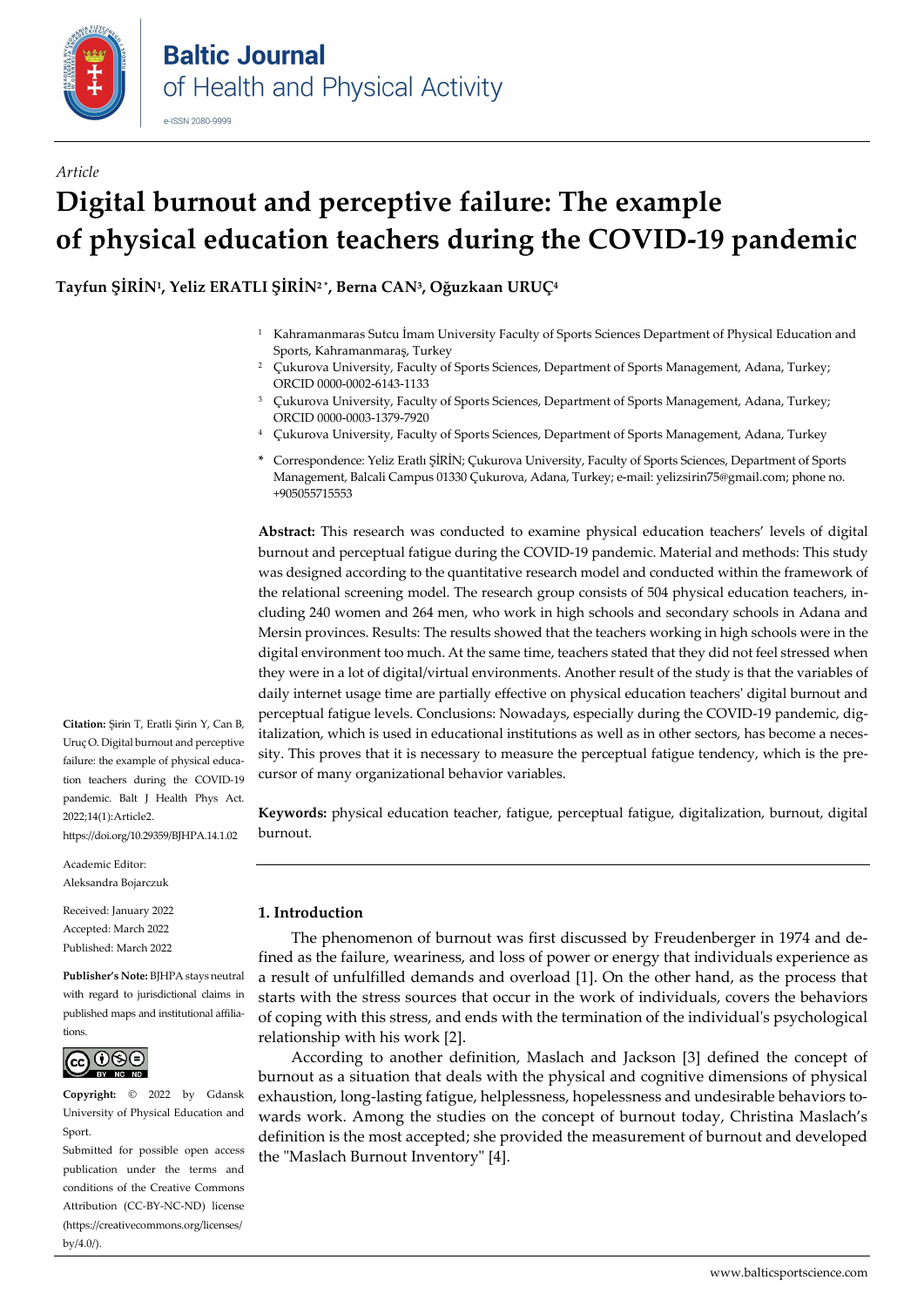Maslach defined burnout as "a syndrome that manifests itself in the professions where people work face to face with a lot of people, feeling emotionally exhausted, depersonalization towards the people they encounter due to the nature of the job, and a decrease in their sense of personal accomplishment" and discussed burnout in three dimensions [5].

These dimensions are "Emotional Exhaustion", "Depersonalization" and "Low Personal Accomplishment". Emotional exhaustion is defined as the emotional and physical exhaustion of individuals and the decrease in their energy. In the emotional exhaustion syndrome, individuals feel worn out, tired and exhausted, and in this case, it has a negative effect on the individuals' obligation to go to work [6]. Depersonalization is defined as the indifferent, cold and rigid behaviors that individuals develop towards other employees and their jobs [7]. In the dimension of depersonalization, individuals treat people as if they are objects, have difficulty in establishing relationships with people, display indifferent attitudes and make a mocking approach to people [6]. The feeling of low personal accomplishment is defined as individuals seeing themselves as inadequate for their work and not being able to achieve success [8]. Individuals with a low sense of personal accomplishment begin to have negative feelings towards themselves due to their negative thoughts towards other people and describe themselves as unsuccessful [9]. It is also possible that individuals who experience burnout in general experience digital burnout in today's pandemic conditions. Especially the transition to online education in schools has created an extra stress on teachers. This stress has caused teachers to feel emotionally and psychologically under pressure, and this pressure on teachers has led to a decrease in the quality of education, a decrease in job performance, and even students' failure [10, 11].

Therefore, it can be said that during the pandemic, teachers are exposed to negative emotional, social and psychological effects connected with online education and digitalization. Although the concept of digital burnout is considered as a phenomenon that has not been understood yet, it is seen that its destructive results are the same as general burnout [12]. These devastating results are expressed as low productivity, inability to cope with routines, constant fatigue and inability to control emotions [13].

Döşyılmaz & Şirin stated that career values, which they define as a combination of individuals' needs, motives, attitudes, values and skills, negatively affect the burnout experienced by individuals. In addition to these effects, it can be said that digital burnout also causes perceptual fatigue [14]. Fatigue is defined as a problem that all individuals experience, know and generally encounter in daily life [15]. Turkish Language Institution (TLI), on the other hand, defined fatigue as a decrease in an individual's the productivity level of in terms of mental and physical activities due to reasons such as working [16]. It is observed that individuals who experience fatigue have difficulty in fulfilling their daily life activities; they constantly feel exhausted, are weak and lack motivation [17]. Therefore, if these conditions cannot be controlled, they may negatively affect the daily quality of life of individuals who may thus lose their functionality [18]. When we look at the factors that cause fatigue, it is seen that these factors appear as environmental, personal and workrelated factors [19]. For this reason, individuals experience more fatigue in work environments that are heavily involved in the daily lives of individuals [20]. It can be said that the fact that the teachers moved away from their work environments and switched to online education, especially during the pandemic, caused the teachers to feel perceptually tired, to be affected mentally and physically, and to decrease their productivity levels.

As in all branches, physical education teachers have moved away from their normal routines during the COVID-19 pandemic and have been exposed to digital media and tools at home. Therefore, this process has taken physical education teachers away from the physical environments where they continue their education and training and has dragged them into the online education process. In this case, it may cause physical education teachers to feel physically and mentally tired. Because with the effect of the pandemic process, the daily living environments and activities of individuals have changed, and in this case, it can be said that digital burnout and perceptual fatigue cause a decrease in work efficiency in individuals. Therefore, this study aimed to examine physical education teachers' levels of digital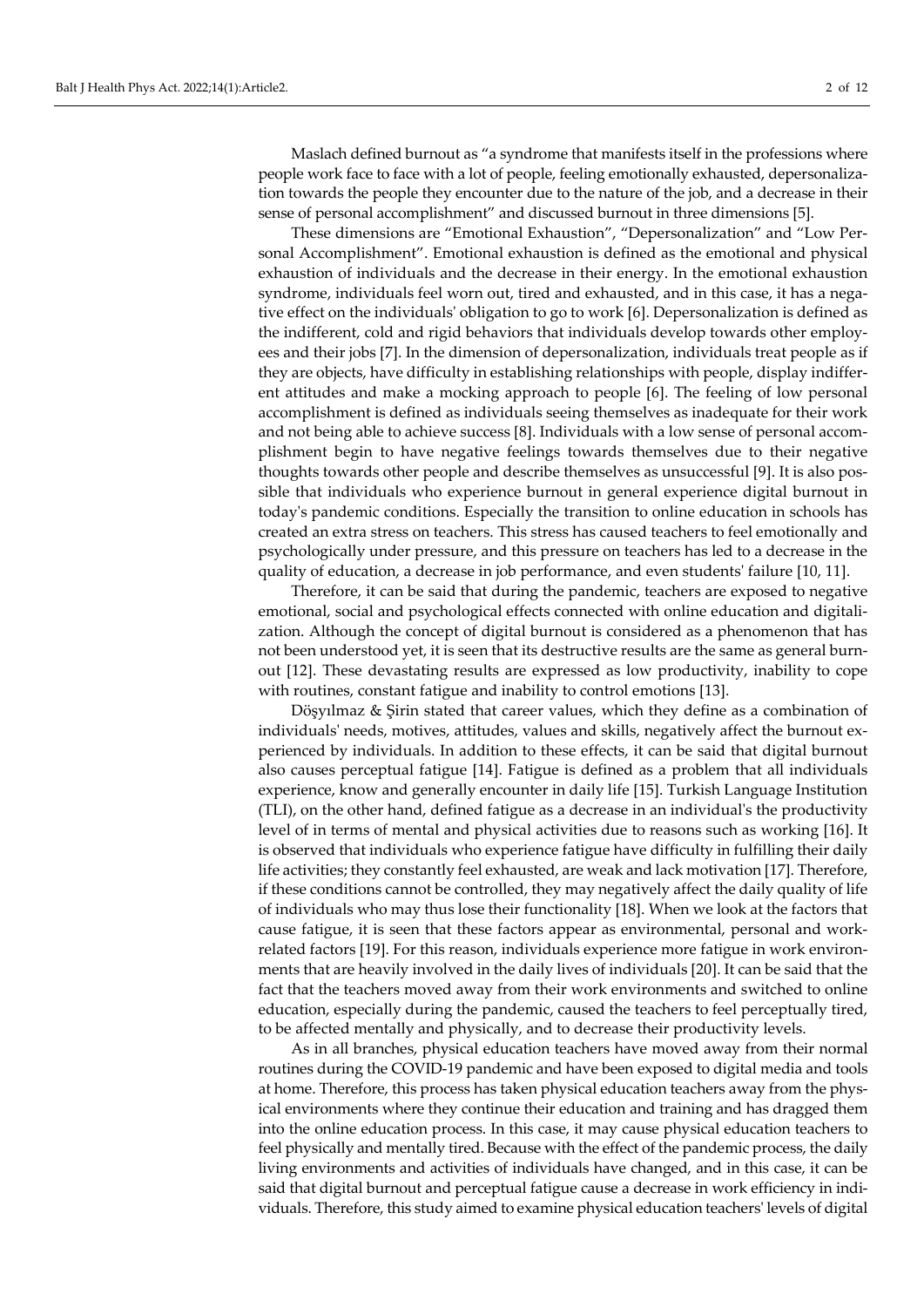burnout and perceptual fatigue, which are thought to occur during the pandemic. In literature there are studies on teachers' general burnout or professional burnout levels [7, 11, 21, 22, 23, 24, 25, 26, 27]. No studies were found that specifically examined teachers' digital burnout and perceptual fatigue levels. Therefore, this study should contribute to bridging the literature gap.

### **2. Materials and Methods**

#### *2.1. Participants*

The research group consisted of 504 physical education teachers, 240 women and 264 men, working in high school and secondary schools in Adana and Mersin. The sample selection was carried out according to the convenient (accidental) sampling method, which is one of the non-random sampling methods. In this method, the sample is chosen from easily accessible and applicable units due to the limitations in terms of time, money and labor [28].

#### *2.2. Data Collection Tool*

In this study, a questionnaire method was used as the data collection tool. "Personal Information Form" was used in the first part of the questionnaire, which consists of three parts, "Digital Burnout Scale" in the second part, and "Perceptual Fatigue Scale" in the third part.

In the personal information form, independent variables were included in order to reflect the demographic and professional information of physical education teachers. The frequency and percentage values of the participants' demographic characteristics are as follows: 47.6% were female (n=240) and 52.4% were male (n=264). 17.7% of the participants were in the age range of  $22-26$  (n=89), while  $21.2\%$  were in the age range of 47 and over ( $n=107$ ). 35.9% of the participants were single ( $n=181$ ), 64.1% were married ( $n=323$ ). 45.4% of the participants worked in secondary school (n=229) and 54.6% in high school (n=275). While 16.1% of the participants had an administrative duty (n=81), 83.9% did not have an administrative duty (n=423). 37.3% of the participants used the internet for 1–3 hours (n=188), and 5.0% use the internet for 10 hours or more (n=25) daily. 14.1% of the participants used a computer (n=71), while 84.7% used the internet from the phone (n=427). 50.8% of the participants saw themselves as too virtual or digital (n=256), 49.2%of them did not see themselves as virtual or digital (n=248). While 41.3% of the participants felt under stress in the digital environment (n=208), 58.7% did not feel under stress in the digital environment (n=296).

Digital Burnout Scale: The "Digital Burnout Scale", which aims to determine the digital burnout levels of individuals by Erten and Özdemir [12], is a 3-dimensional, 24-item and 5-point Likert type. The digital burnout scale sub-dimensions are defined as "Digital Aging", "Digital Deprivation" and "Emotional Exhaustion". The lowest score that can be obtained from the scale is "24" and the highest score is "120". In this study, the Cronbach Alpha value was found to be .958.

Perceptual Fatigue Scale: The perceptual fatigue scale, developed by Hooper et al. [29], is a five-point scale (calculated in increments from 1 to 5 points) to measure athletes' relaxation, sleep quality, general muscle soreness, stress levels, and moods.

A study was conducted to adapt the perceptual fatigue scale into Turkish. In the adaptation study of the perceptual fatigue scale into Turkish, the scale statements were translated from English to Turkish by expert academics. The scale translated into Turkish by language experts was converted into a single form. After the translation, the Turkish form of the scale was found to be close to the English form. The scale was finalized in line with the opinions and suggestions received from the experts. In order to test the linguistic equivalence of the scale, the Turkish form of the scale was applied to the students of the Faculty of Sport Sciences Coaching Department, with an interval of two weeks. Then, confirmatory factor analysis of the scale was performed in Mplus 7.0 program.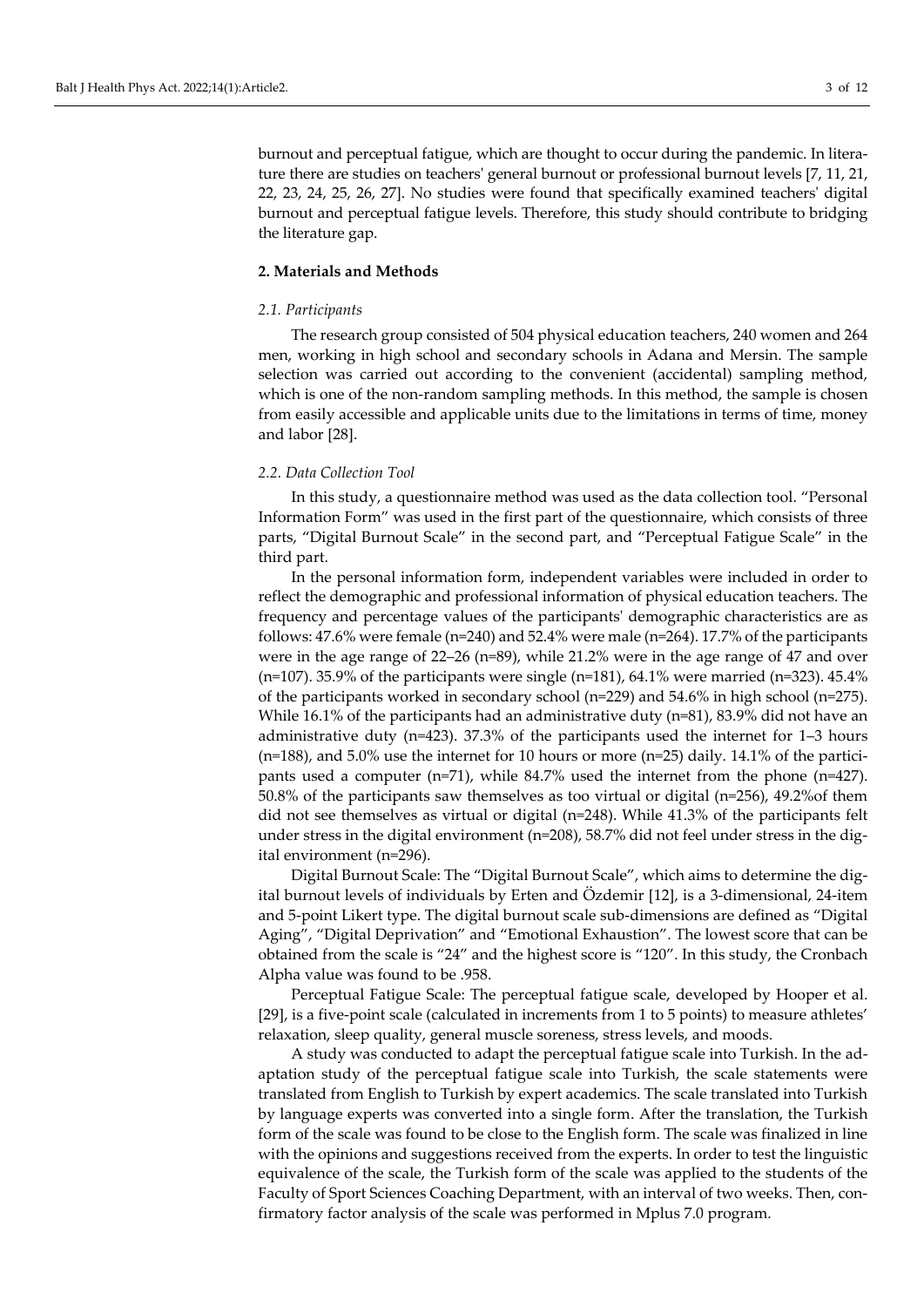

**Figure 1.** Confirmatory Factor Analysis Model of the Perceptual Fatigue Scale.

When the model fit index is examined, it shows that the model with CFI and TLI values greater than 0.90 and 0.90 and RMSEA and SRMR values less than 0.08 is at an acceptable level (X2(70,5)=1.152; CFI=1.00; TLI01,00; RMSEA=0.00; SRMR=0.01) [30].

Five items, which include features such as fatigue, sleep quality, general muscle pain, stress levels and moods of the participants, are connected to the factor related to perceptual fatigue. To calculate the reliability of the scale, the Cronbach alpha internal consistency coefficient was calculated and found to be 821. This supports that the scale is reliable.

#### *2.3. Analysis of Data*

After the data were collected, they were analyzed with the SPSS package program. In addition to descriptive statistics, the normality structure of the distributions was examined through skewness and kurtosis tests. Due to the normal distribution structures, parametric tests were conducted. Independent Samples t-Test was used to determine differences according to binary variables, and one-way analysis of variance (ANOVA) was used to determine differences between groups.

## **3. Results**

The arithmetic mean and standard deviation of the Perceptual Fatigue Scale amounted to 13.95±3.34. When the sub-dimensions of the Digital Burnout Scale are examined, it is seen that physical education teachers achieved the highest mean in the subdimension of "Digital Aging" (37.96±9.82) followed by "Digital Deprivation" (19.72±5.57) and "Emotional Exhaustion" sub-dimensions (20.42±5.12).

When Table 2 is examined, a statistically significant difference was observed in the PFS according to the gender variable of the participants ( $p<0.05$ ), while there was no statistically significant difference in any of the sub-dimensions of the DBS (p>0.05).

As seen in Table 3, no statistically significant difference was found in any sub-dimension of the PFS and DBS according to the marital status variable of the participants  $(p>0.05)$ .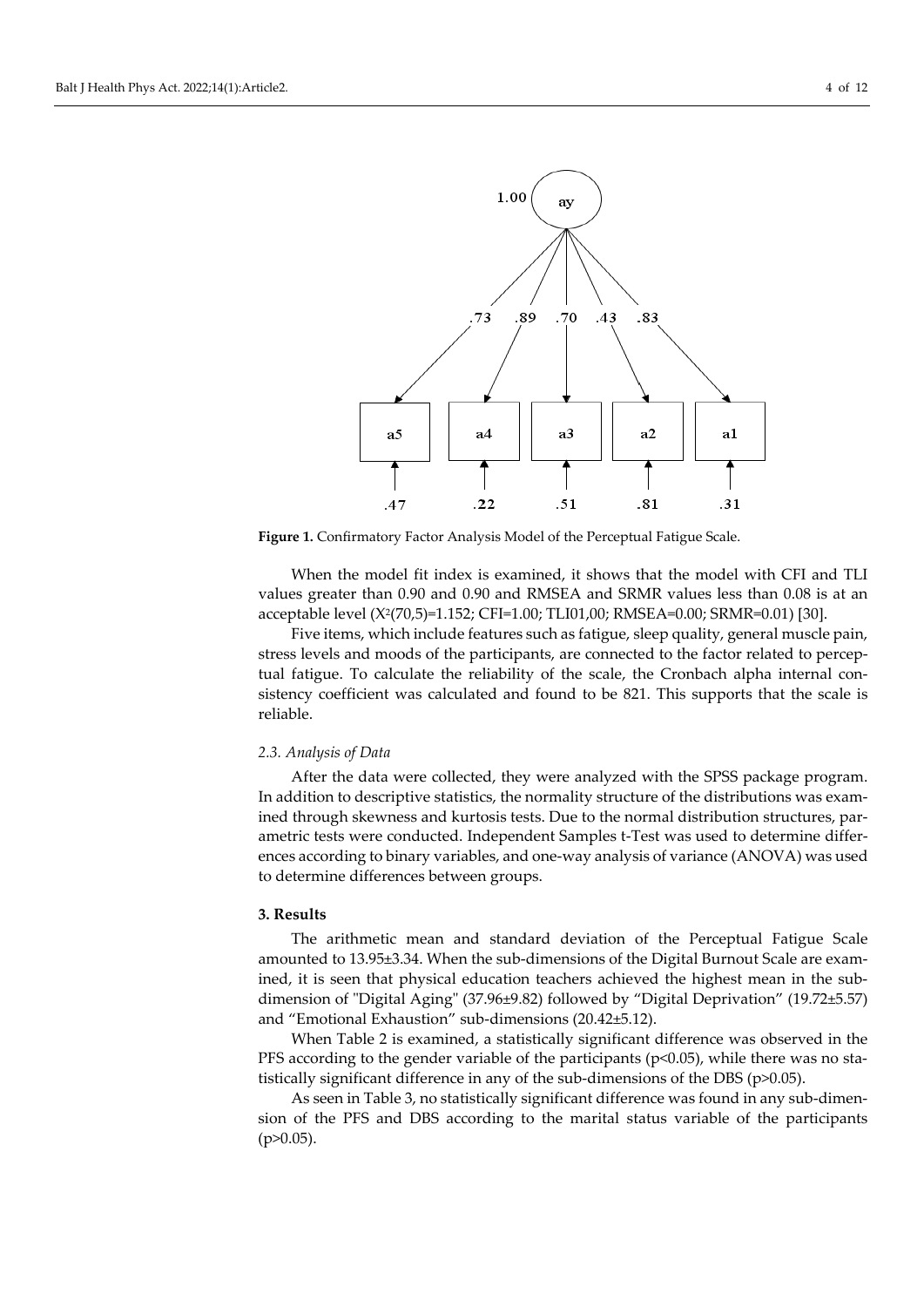|     | Sub-Dimensions              | Ÿ.    | S    | Min.  | Max.  | n   |
|-----|-----------------------------|-------|------|-------|-------|-----|
| PFS | Perceptual Fatigue          | 13.95 | 3.34 | 5.00  | 25.00 | 504 |
| DBS | Digital Aging               | 37.96 | 9.82 | 12.00 | 60.00 |     |
|     | Digital Deprivation         | 19.72 | 5.57 | 6.00  | 30.00 | 504 |
|     | <b>Emotional Exhaustion</b> | 20.42 | 5.12 | 6.00  | 30.00 |     |

**Table 1.** Mean and prevalence measures for the PFS and DBS sub-dimensions.

**Table 2.** T-Test results of the sub-dimensions of the PFS and DBS by gender.

|     | Sub-Dimensions      | Gender | N   | Χ     | S     | <b>SD</b> | t       | р    |
|-----|---------------------|--------|-----|-------|-------|-----------|---------|------|
|     | Perceptual Fatigue  | Woman  | 240 | 13.55 | 3.09  |           | $-2.59$ |      |
| ΡĘ  |                     | Man    | 264 | 14.31 | 3.52  | 502       |         | 0.01 |
|     |                     | Woman  | 240 | 37.46 | 9.50  | 502       | $-1.08$ | 0.27 |
|     | Digital Aging       | Man    | 264 | 38.41 | 10.10 |           |         |      |
|     |                     | Woman  | 240 | 19.85 | 5.40  | 502       |         | 0.61 |
| DBS | Digital Deprivation | Man    | 264 | 19.60 | 5.73  |           | 0.49    |      |
|     | Emotional           | Woman  | 240 | 20.30 | 4.79  |           |         |      |
|     | Exhaustion          | Man    | 264 | 20.53 | 5.41  | 501.65    | $-0.51$ | 0.60 |

|     | Sub-Dimensions              | <b>Marital Status</b> | N   | Χ     | S    | <b>SD</b> | t       | p    |
|-----|-----------------------------|-----------------------|-----|-------|------|-----------|---------|------|
|     |                             | Single                | 181 | 14.11 | 3.26 |           | 0.79    |      |
| PFS | Perceptual Fatigue          | Married               | 323 | 13.86 | 3.38 | 502       |         | 0.42 |
|     |                             | Single                | 181 | 38.48 | 9.96 | 502       | 0.88    | 0.37 |
|     | Digital Aging               | Married               | 323 | 37.67 | 9.74 |           |         |      |
| DBS | <b>Digital Deprivation</b>  | Single                | 181 | 19.44 | 5.89 | 502       | $-0.83$ | 0.40 |
|     |                             | Married               | 323 | 19.87 | 5.39 |           |         |      |
|     | <b>Emotional Exhaustion</b> | Single                | 181 | 20.77 | 5.33 | 502       | 1.13    | 0.25 |
|     |                             | Married               | 323 | 20.23 | 4.99 |           |         |      |

**Table 3.** T-Test results of the sub-dimensions of the PFS and DBS by marital status variable.

When Table 4 is examined, a statistically significant difference was observed in the DBS's digital deprivation and emotional exhaustion sub-dimensions according to the variable of work unit in the secondary education level of the participants ( $p<0.05$ ). As manifested by the arithmetic means, this difference was in favor of physical education teachers working at high school. There was no statistically significant difference in the digital aging sub-dimension of the PFS and DBS (p>0.05).

According to Table 5, no statistically significant difference was found in any subdimension of the PFS and DBS according to the variable of the participants having or not having an administrative duty (p>0.05).

As presented in Table 6, a statistically significant difference was observed in the DBS's digital aging, digital deprivation and emotional exhaustion sub-dimensions according to the variable of whether the participants see themselves as someone who uses virtual and digital environments or tools a lot ( $p$ <0.05). According to the arithmetic means, this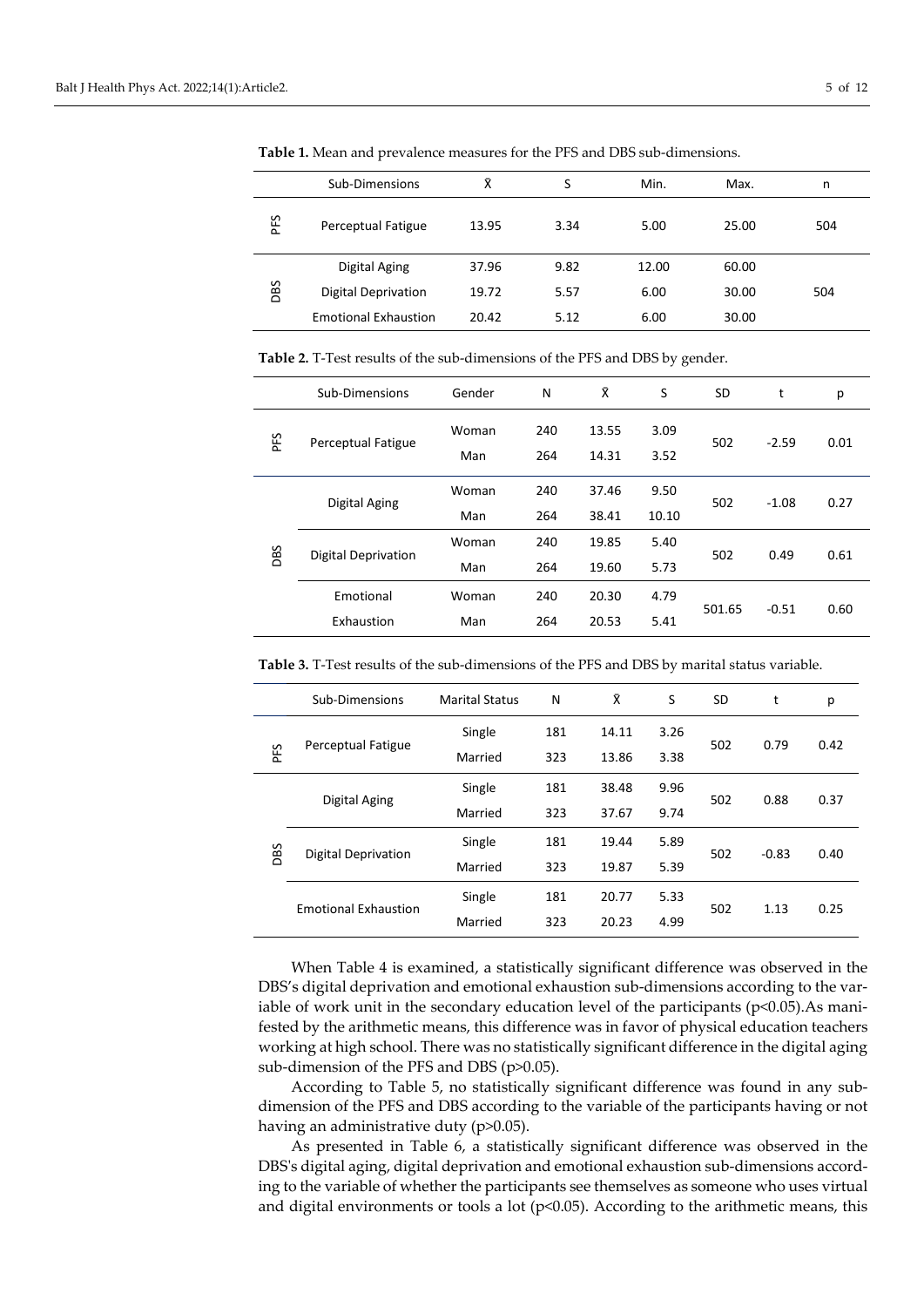difference is in favor of physical education teachers who do not see themselves as those who use virtual and digital environments or tools. There was no statistically significant difference in PFS (p>0.05).

**Table 4.** T-test results regarding the sub-dimensions of PFS and DBS by working unit variable at secondary education level.

|            | Sub-Dimensions              | <b>Working Unit</b> | N   | Χī    | S     | <b>SD</b> | t       | p       |
|------------|-----------------------------|---------------------|-----|-------|-------|-----------|---------|---------|
| ΡÉS        |                             | Middle School       | 229 | 13.87 | 3.12  | 502       | $-0.48$ | 0.62    |
|            | Perceptual Fatigue          | High School         | 275 | 14.01 | 3.51  |           |         |         |
|            | Digital Aging               | Middle School       | 229 | 37.19 | 9.39  | 502       | $-1.60$ | 0.10    |
|            |                             | High School         | 275 | 38.60 | 10.14 |           |         |         |
| <b>DBS</b> | Digital Deprivation         | Middle School       | 229 | 19.11 | 5.63  | 502       | $-2.23$ | $0.02*$ |
|            |                             | High School         | 275 | 20.22 | 5.48  |           |         |         |
|            | <b>Emotional Exhaustion</b> | Middle School       | 229 | 19.85 | 4.84  | 502       |         |         |
|            |                             | High School         | 275 | 20.90 | 5.30  |           | $-2.29$ | $0.02*$ |

**Table 5.** T-test results for the lower dimensions of the PFS and DBS according to the variable of performing an administrative task.

|     | Sub-Dimensions              | Administrative<br>Duty | N   | Χ     | S     | SD     | t    | p    |
|-----|-----------------------------|------------------------|-----|-------|-------|--------|------|------|
| PFS | Perceptual Fatigue          | Yes                    | 81  | 14.24 | 3.53  | 502    | 0.86 | 0.38 |
|     |                             | No                     | 423 | 13.89 | 3.30  |        |      |      |
|     | Digital Aging               | Yes                    | 81  | 38.22 | 10.56 | 502    | 0.25 | 0.79 |
|     |                             | No                     | 423 | 37.91 | 9.69  |        |      |      |
| DBS | <b>Digital Deprivation</b>  | Yes                    | 81  | 20.13 | 5.86  | 502    | 0.73 | 0.46 |
|     |                             | No                     | 423 | 19.64 | 5.52  |        |      |      |
|     |                             | Yes                    | 81  | 21.23 | 5.43  | 108.07 |      |      |
|     | <b>Emotional Exhaustion</b> | No                     | 423 | 20.27 | 5.05  |        | 1.55 | 0.14 |

**Table 6.** T-test results for the lower dimensions of the PFS and DBS by variable of seeing oneself as someone who uses more virtual and digital environments or tools.

|     | Sub-Dimensions              | Virtual/Digital<br>Environment | N   | Ŷ     | S    | SD     | t                  | р                  |
|-----|-----------------------------|--------------------------------|-----|-------|------|--------|--------------------|--------------------|
|     | Perceptual Fatigue          | Yes                            | 256 | 13.87 | 3.34 | 502    | $-0.52$            | 0.59               |
| PFS |                             | No                             | 248 | 14.03 | 3.35 |        |                    |                    |
|     | Digital Aging               | Yes                            | 256 | 36.32 | 9.89 | 502    | $-3.86$<br>$-6.59$ | $0.00*$<br>$0.00*$ |
|     |                             | No                             | 248 | 39.66 | 9.47 |        |                    |                    |
|     | <b>Digital Deprivation</b>  | Yes                            | 256 | 18.17 | 5.80 | 491.31 |                    |                    |
| DBS |                             | No                             | 248 | 21.31 | 4.84 |        |                    |                    |
|     |                             | Yes                            | 256 | 19.70 | 5.32 | 502    |                    |                    |
|     | <b>Emotional Exhaustion</b> | No                             | 248 | 21.16 | 4.80 |        | $-3.23$            | $0.00*$            |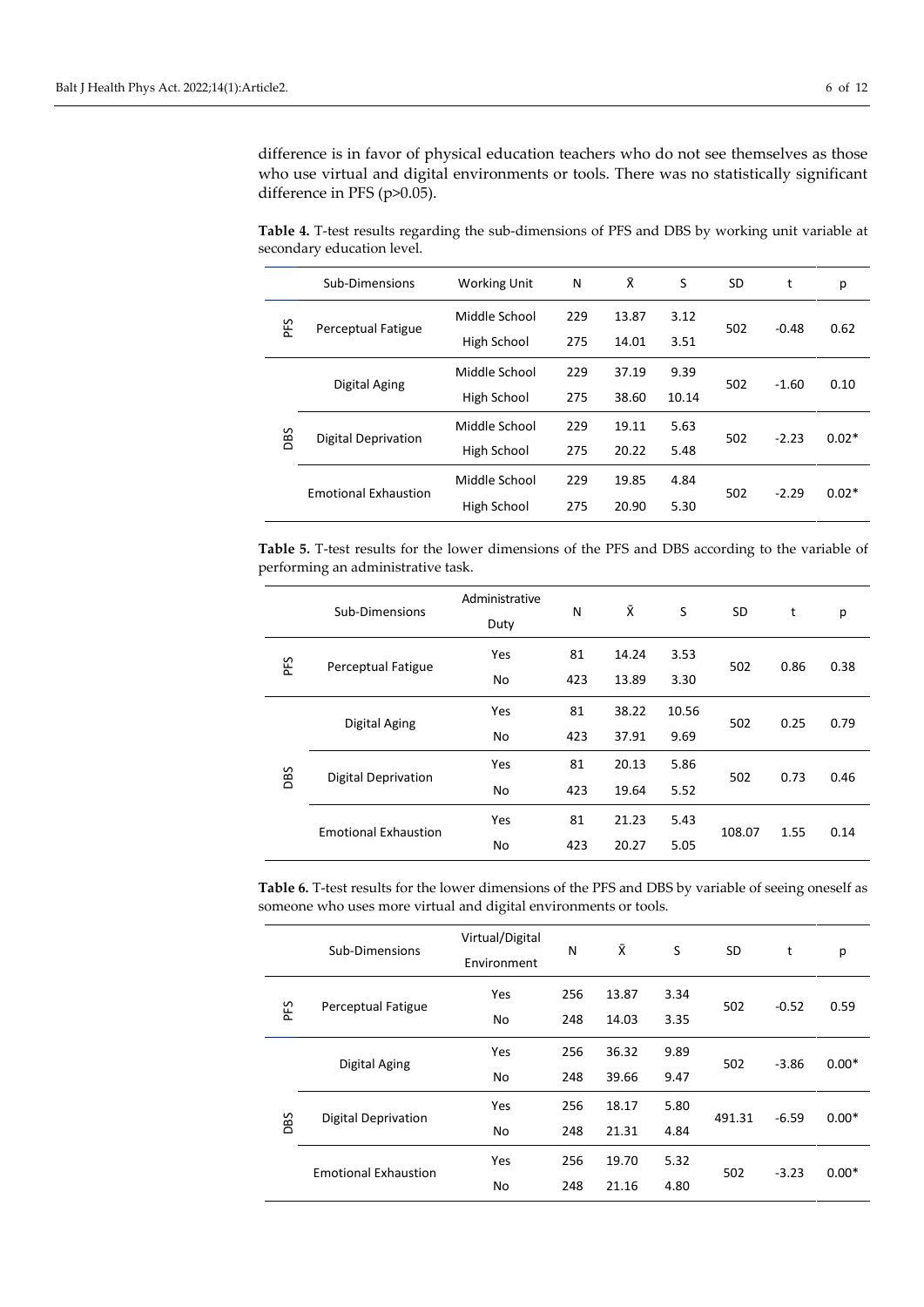As follows from Table 7, there is a statistically significant difference in the sub-dimensions of digital aging, digital deprivation and emotional exhaustion of the PFS and DBS according to the participants' feeling of stress in digital/virtual environments (p<0.05). Based on the arithmetic means, this difference is in favor of physical education teachers who do not feel under stress in digital/virtual environments.

According to Table 8, no statistically significant difference was found in any subdimensions of the PFS and DBS according to the variable of the participants' age (p>0.05).

Table 9 shows a statistically significant difference in the sub-dimensions of digital aging, digital deprivation and emotional exhaustion of the PFS and DBS according to the variable of daily internet use by the participants ( $p<0.05$ ).

**Table 7.** T-test results for the lower dimensions of the PFS and DBS by variables of feeling stressed in digital/virtual environments.

| Χ<br>S<br>Sub-Dimensions<br>Virtual/Digital<br>N<br><b>SD</b><br>t          | р       |
|-----------------------------------------------------------------------------|---------|
| Environment                                                                 |         |
| Yes<br>208<br>12.41<br>3.06<br>502<br>$-9.343$                              | $0.00*$ |
| PFS<br>Perceptual Fatigue<br>296<br>No<br>15.03<br>3.10                     |         |
| 208<br>9.28<br>Yes<br>32.27<br>Digital Aging<br>40553<br>$-12.16$           | $0.00*$ |
| 296<br>8.08<br>No<br>41.96                                                  |         |
| 208<br>Yes<br>17.76<br>5.57<br>502<br>$-6.89$<br><b>Digital Deprivation</b> | $0.00*$ |
| DBS<br>296<br>21.09<br>5.16<br>No                                           |         |
| 208<br>17.86<br>4.99<br>Yes<br><b>Emotional Exhaustion</b>                  |         |
| 408.89<br>$-10.15$<br>22.22<br>296<br>4.39<br>No                            | $0.00*$ |

**Table 8.** One-Way ANOVA results on the sub-dimensions of the PFS and DBS by age.

|     | Sub-Dimensions     | Age               | N   | ΧĪ.   | S     | F     | р    |
|-----|--------------------|-------------------|-----|-------|-------|-------|------|
|     |                    | 1.22-26 Age       | 89  | 14.70 | 2.78  |       |      |
|     |                    | 2.27-31 Age       | 41  | 13.24 | 3.41  |       |      |
| PFS |                    | 3.32-36 Age       | 54  | 14.07 | 3.14  | 1.520 | 0.18 |
|     | Perceptual Fatigue | 4.37-41 Age       | 89  | 13.64 | 3.65  |       |      |
|     |                    | 5.42-46 Age       | 124 | 13.78 | 3.27  |       |      |
|     |                    | 6.47 Age and Over | 107 | 13.99 | 3.60  |       |      |
|     |                    | 1.22-26 Age       | 89  | 38.50 | 9.90  |       |      |
|     |                    | 2.27-31 Age       | 41  | 36.14 | 10.01 |       |      |
| DBS | Digital Aging      | 3.32-36 Age       | 54  | 38.44 | 8.85  | 0.590 | 0.70 |
|     |                    | 4.37-41 Age       | 89  | 37.11 | 10.12 |       |      |
|     |                    | 5.42-46 Age       | 124 | 38.58 | 10.26 |       |      |
|     |                    | 6.47 Age and Over | 107 | 37.96 | 9.45  |       |      |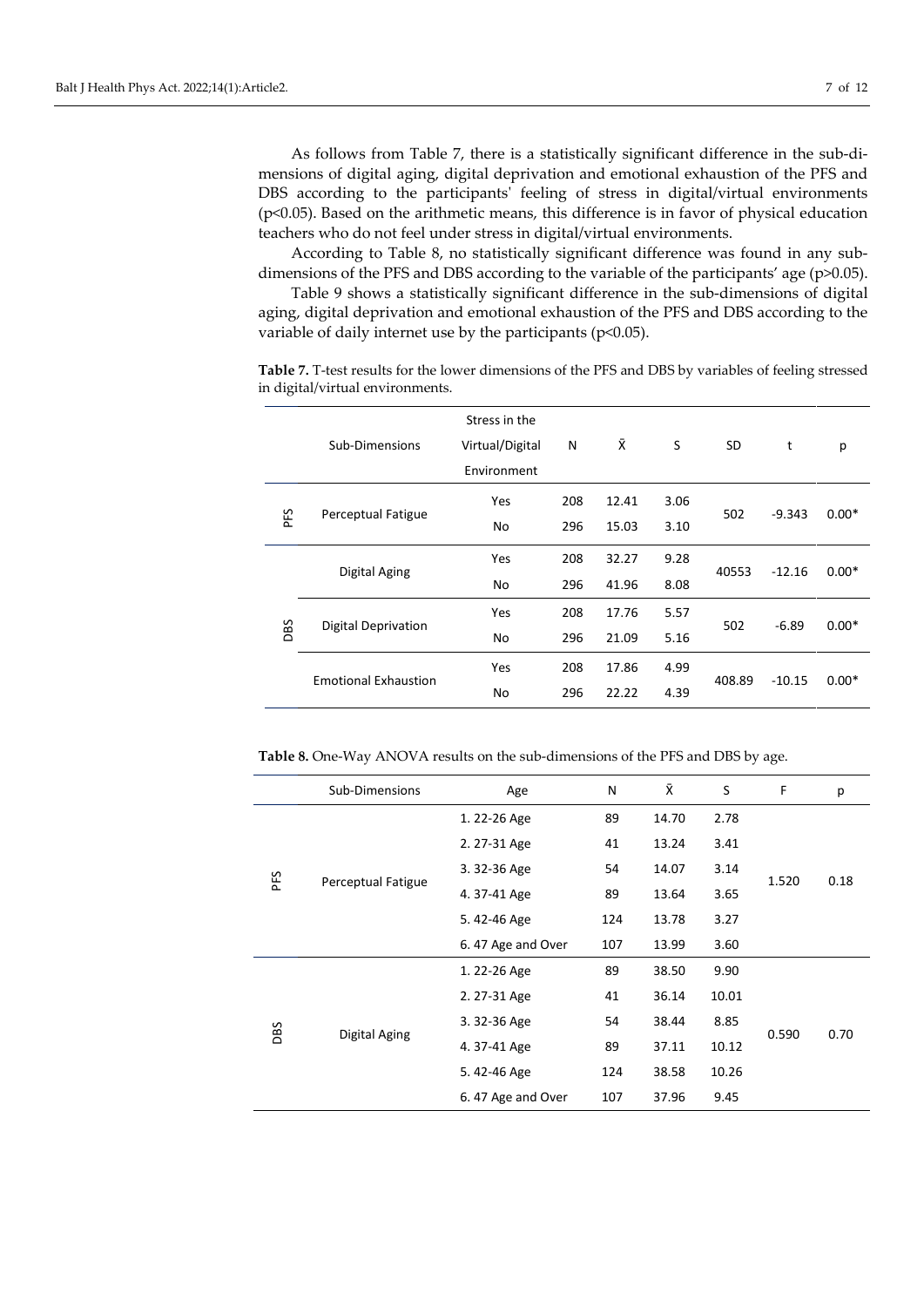|  | Sub-Dimensions              | Age               | N   | Χī    | S    | F     | р    |
|--|-----------------------------|-------------------|-----|-------|------|-------|------|
|  |                             | 1.22-26 Age       | 89  | 19.53 | 6.08 |       |      |
|  |                             | 2.27-31 Age       | 41  | 18.31 | 6.02 |       |      |
|  |                             | 3.32-36 Age       | 54  | 19.05 | 5.08 | 1.470 | 0.19 |
|  | Digital Deprivation         | 4.37-41 Age       | 89  | 20.40 | 5.90 |       |      |
|  |                             | 5.42-46 Age       | 124 | 20.43 | 5.39 |       |      |
|  |                             | 6.47 Age and Over | 107 | 19.34 | 5.04 |       |      |
|  |                             | 1.22-26 Age       | 89  | 20.64 | 5.60 |       |      |
|  |                             | 2.27-31 Age       | 41  | 19.56 | 5.24 |       |      |
|  | <b>Emotional Exhaustion</b> | 3.32-36 Age       | 54  | 20.61 | 4.10 |       |      |
|  |                             | 4.37-41 Age       | 89  | 20.43 | 5.41 | 0.289 | 0.91 |
|  |                             | 5.42-46 Age       | 124 | 20.37 | 5.31 |       |      |
|  |                             | 6.47 Age and Over | 107 | 20.53 | 4.69 |       |      |

**Table 9.** One-Way ANOVA results on the sub-dimensions of the PFS and DBS by the variable of daily internet use time by the participants.

|     | Sub-Dimensions             | Daily Internet      | N   | Χī    | S     | F     | р    | <b>SD</b> |
|-----|----------------------------|---------------------|-----|-------|-------|-------|------|-----------|
|     |                            | $1.1 - 3$ Hours     | 188 | 14.43 | 3.28  |       |      |           |
| PFS |                            | 2.4-6 Hours         | 217 | 13.39 | 3.19  | 4.458 | 0.00 |           |
|     | Perceptual Fatigue         | 3.7-9 Hours         | 74  | 13.95 | 3.39  |       |      | $1*-2$    |
|     |                            | 4.10 Hours and Over | 25  | 15.16 | 4.16  |       |      |           |
|     |                            | $1.1 - 3$ Hours     | 188 | 40.45 | 9.28  |       |      |           |
|     | Digital Aging              | 2.4-6 Hours         | 217 | 36.39 | 9.63  | 6.828 | 0.00 | $1*-2$    |
|     |                            | 3.7-9 Hours         | 74  | 37.05 | 9.27  |       |      |           |
|     |                            | 4.10 Hours and Over | 25  | 35.56 | 13.16 |       |      |           |
|     |                            | $1.1 - 3$ Hours     | 188 | 21.38 | 4.96  |       |      |           |
| DBS | <b>Digital Deprivation</b> | 2.4-6 Hours         | 217 | 18.85 | 5.56  | 9.708 | 0.00 | $1* - 2$  |
|     |                            | 3.7-9 Hours         | 74  | 18.18 | 6.07  |       |      | $1*-3$    |
|     |                            | 4.10 Hours and Over | 25  | 19.28 | 5.80  |       |      |           |
|     |                            | $1.1 - 3$ Hours     | 188 | 21.46 | 4.86  |       |      |           |
|     | Emotional                  | 2.4-6 Hours         | 217 | 19.75 | 5.13  | 4.340 | 0.00 | $1*-2$    |
|     | Exhaustion                 | 3.7-9 Hours         | 74  | 19.77 | 4.95  |       |      |           |
|     |                            | 4.10 Hours and Over | 25  | 20.40 | 6.27  |       |      |           |

## **4. Discussion**

In this study, physical education teachers' perceptual fatigue and digital burnout levels were examined according to some demographic variables. Nowadays, especially during the COVID-19 pandemic, digitalization, which is used in educational institutions as well as in other sectors, has become a necessity. This means that it is necessary to measure the perceptual fatigue tendency, which is the precursor of many organizational behavior variables.

Therefore, in this study, the "Perceptual Fatigue Scale" by Hooper et al. [29] was adapted into Turkish because of its superior conceptual and structural features and its intelligibility features. As a result of the analyses, it was determined that the scale showed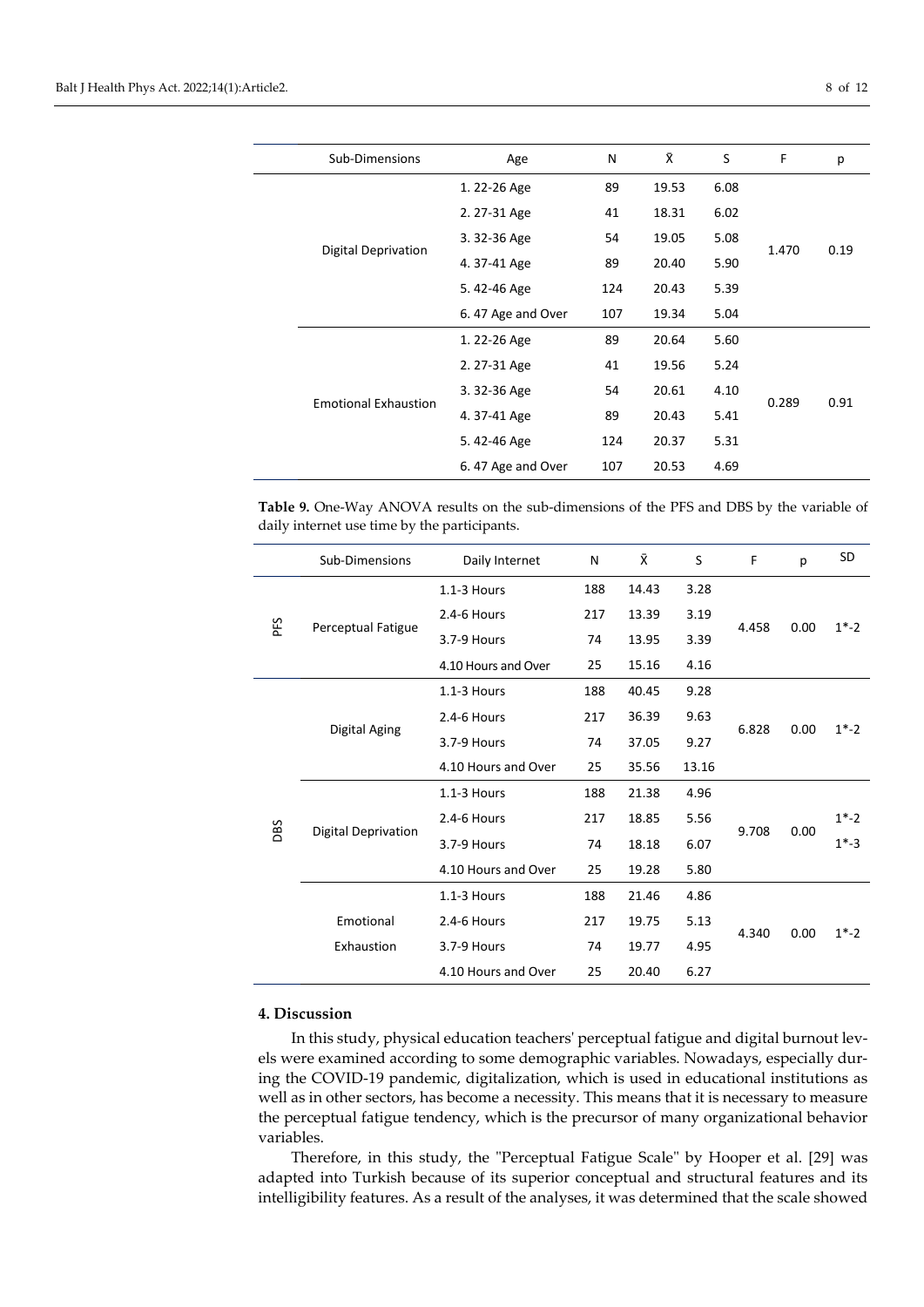a structure consisting of a single factor measuring the fatigue, sleep quality, general muscle pain, stress levels and moods of the athletes in accordance with the original factor structure. As a result of the reliability analysis, the Cronbach alpha coefficient for the whole scale was calculated as .82.The results showed that the adapted scale is a valid and reliable and that it can be used to measure the perceptual fatigue levels of teachers working in educational institutions in Turkey.

As a result of the research, it was determined that physical education teachers experienced moderate perceptual fatigue and digital burnout (Table 1). It can be said that teachers experience perceptual fatigue and digital burnout due to the transition to online education during the pandemic and the fact that they have to spend a lot of time in the digital environment. At the same time, no difference was observed between the gender and marital status of teachers and their digital burnout status (Tables 2–3). It can be said that the reason for this result is that all physical education teachers continue their classes online due to the Covid-19 epidemic and the conditions and situations that will affect their digital burnout levels are very different. When the literature is examined, it is seen that there are studies in parallel with the research results [7, 31, 32, 33]. While there is a difference in favor of female participants between the gender variable and perceptual fatigue, no such difference is seen with the marital status. There are studies stating that participation in sports and exercise has benefits, such as helping women to become stronger both physically and psychologically, discovering their own physical skills and developing a sense of achievement [34, 35]. Based on these results, it can be said that due to the pandemic, female physical education teachers have to work at home, they are deprived of sports and exercise, as well as women have many responsibilities at home in their daily lives apart from their professions, and therefore they feel perceptually tired.

In the study, it was found that the digital deprivation and emotional exhaustion levels of the physical education teachers working in the high school department were higher than the secondary school teachers, and the perceptual fatigue averages of the teachers working in the high school were higher. This result can be explained as the transition to online education with the pandemic process and the fact that there are more physical education lessons in high schools compared to secondary schools, and physical education teachers working in high schools experience more digital exhaustion and perceptual fatigue. When the literature is examined, it is seen that there are studies in parallel with the research results [7, 36, 37].

Şirin et al. in their study [37] concluded that secondary school teachers stated that they felt stressed when they were in digital/virtual environments too much. In the literature, there are results that contradict our research result [38, 39].

As another result of the research, the participants with administrative duties have higher perceptual fatigue and digital burnout scores, which may be due to the fact that they have to use digital tools more and they have many responsibilities outside of the classroom. According to the results of the research, physical education teachers stated that they did not see themselves as someone who uses digital tools and that the virtual environment did not make them feel under stress, and in this case, digital burnout and perceptual fatigue did not occur. Perceptual fatigue and digital burnout perceptions of the participants who used the internet between 1–3 and 4–6 hours per day were found to be high. Therefore, it can be said that with the pandemic process, people have to use the internet very often in their daily lives and this situation causes physical education teachers to experience perceptual fatigue and digital exhaustion, like many individuals.

#### **5. Conclusions**

In conclusion, it can be said that the variables of physical education teachers' education levels, seeing themselves as someone who uses virtual and digital environments a lot, feeling under stress in the digital environment, and daily internet usage time variables have a small effect on digital burnout and perceived fatigue levels. Therefore, it can be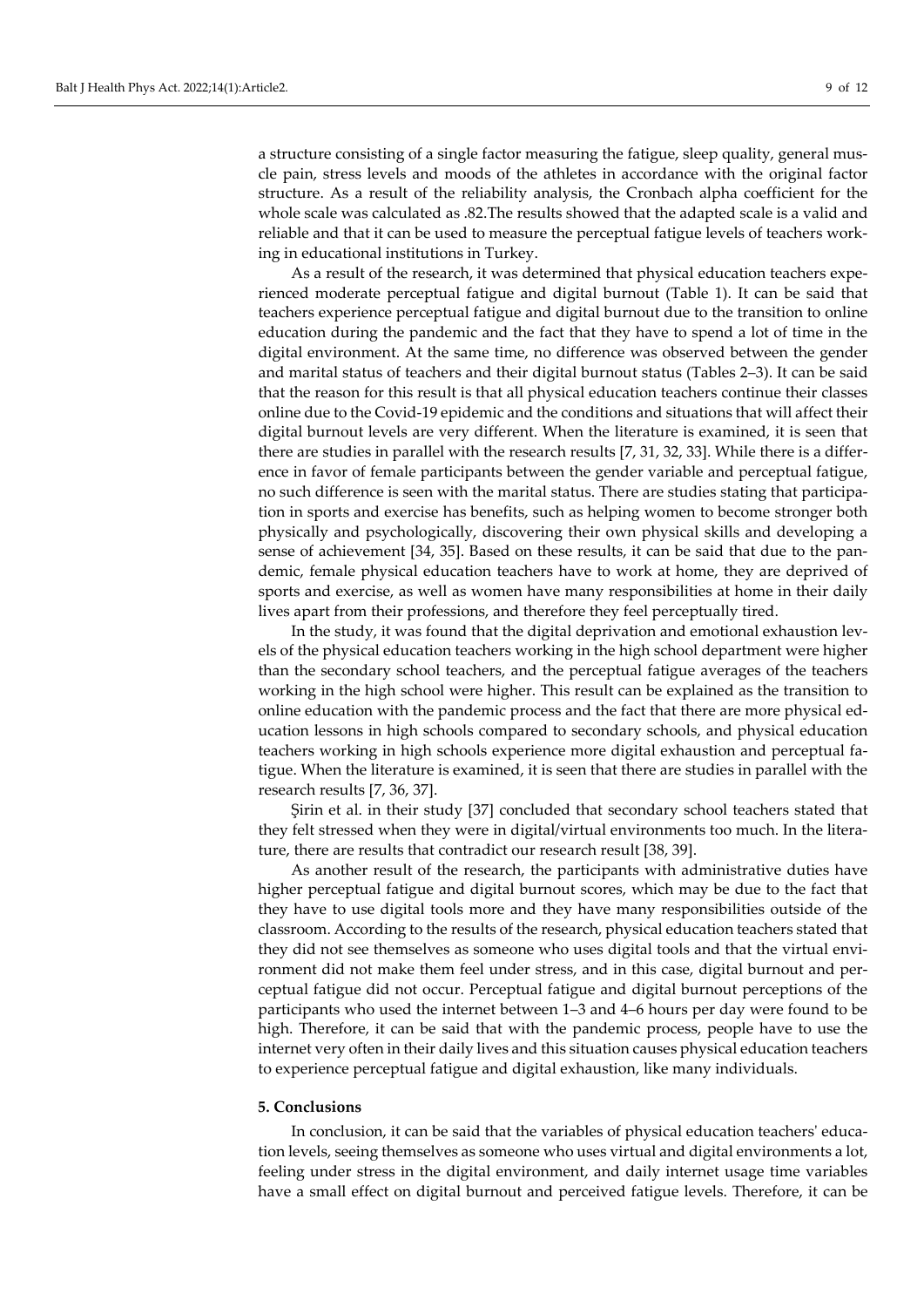said that physical education teachers, who had to spend a lot of time in the digital environment during the pandemic period, experienced digital exhaustion due to their excessive exposure to digital environments with the online education period, which they were not accustomed to, and this situation caused physical education teachers to experience perceptual fatigue. In future studies, the perceptual fatigue scale, which has been adapted, can be applied to other branch teachers to determine perceptual fatigue levels and contribute to the literature.

#### **References**

- 1. Freudenberger HJ. Staff burn-out. J Soc Iss. 1974;30(1):159-165. DOI: [10.1111/j.1540](https://doi.org/10.1111/j.1540-4560.1974.tb00706.x) [4560.1974.tb00706.x](https://doi.org/10.1111/j.1540-4560.1974.tb00706.x)
- 2. Cherniss C. Professional burnout in human service organizations. Greenwood; 1980.
- 3. Maslach C, Jackson SE. The Measurement of Experienced Burnout. J Occup Behav. 1981;2:99-113. DOI: [10.1002/job.4030020](https://doi.org/10.1002/job.4030020205)205
- 4. Koç H, Topaloğlu M. Management science. Ankara: Seçkin Publishing; 2010.
- 5. Maslach C, Schaufeli WB, Leiter MP. Job burnout. Ann Rev Psycholog. 2001;52:397-422. DOI: [10.1146/annurev.psych.52.1](https://doi.org/10.1146/annurev.psych.52.1.397).397
- 6. Bıçak M. The relationship between subjective well-being levels of classroom teachers and professional burnout, Master Thesis. Ondokuz Mayıs University, Graduate School of Education, Samsun; 2021.
- 7. Türkçapar Ü. Examination of physical education teachers' burnout levels according to different variables. J Soc Stud. 2011;15(3):135-146.
- 8. Yungul NT. Evaluation of burnout levels of classroom teachers (Istanbul sample). Master Thesis. Yeditepe University Institute of Social Sciences, Istanbul; 2006.
- 9. Basım HN, Şeşen H. The effect of some demographic variables on occupational burnout: A study in Kamu. Ege Acad Rev J. 2006;6(2):15-2.
- 10. Kokkinos CM. Job stressors, Personality and Burnout in Primary School Teachers. Br J Educ Psychol. 2007;77(1):229-243. DOI: [10.1348/000709905X90344](https://doi.org/10.1348/000709905X90344)
- 11. Koustelios A, Tsigilis N. The relationship between burnout and job satisfaction among physical education teachers: A multivariate approach. Eur Phys Educ Rev. 2005;11(2):189-203. DOI: [10.1177/1356336X05052896](https://doi.org/10.1177/1356336X05052896)
- 12. Erten P, Özdemir O. The Digital Burnout scale development study. Inonu University J Faculty of Education. 2020;21(2):668-683. DOI: [10.17679/inuefd.597890](https://doi.org/10.17679/inuefd.597890)
- 13. Accountancy SA. Not-so-smart new disease, In UP-TO-DATE: Keeping you informed of business today. Retrieved February 5, 2021 from [https://www.accountancysa.org.za/up](https://www.accountancysa.org.za/up-to-date-keeping-you-informed-of-business%20%20today-16/)-to-datekeeping[-you-informed-of-business today-](https://www.accountancysa.org.za/up-to-date-keeping-you-informed-of-business%20%20today-16/)16/
- 14. Döşyılmaz E, Şirin T. Examining the professional career values and career awareness of athlete-students: the sample of the faculty of sports sciences. Phys Educ Stud. 2021;25(4):239-248. DOI: [10.15561/10.15561/20755279.2021.0405](https://doi.org/10.15561/10.15561/20755279.2021.0405)
- 15. Can G, Polat C. Tiredness. In: Evidence-to-Practice Consensus in Oncology Nursing, Istanbul: Nobel Medicine Bookstores Tic. Ltd. Sti.; 2015.
- 16. Turkish Language Institution (2021). What is burnout? Access Address:<https://sozluk.gov.tr/>
- 17. Can G, Polat C. Tiredness. In: Evidence-to-Practice Consensus in Oncology Nursing, Istanbul: Nobel Medicine Bookstores Tic. Ltd. Sti.; 2015.
- 18. Fishbain DA, Cole B, Cutler RB, Lewis J. Is painfatiguing? A structured evidence-based review, PainMedicine, 2003;4:51-62. DOI: 10.1046/j.1526-[4637.2003.03008.x](https://doi.org/10.1046/j.1526-4637.2003.03008.x)
- 19. Özlü S. Modeling Fatigue and Using the Fatigue Risk Management System in Health Systems, Master Thesis, Istanbul Technical University, Institute of Science, Istanbul; 2015.
- 20. Serinkan C, Barutçu E. Research on the motivation and burnout levels of company managers. Proceedings of the 14th National Management and Organization Congress. 22-24 May 2006, Erzurum, Turkey; 2006.
- 21. Smith D, Leng GW. The Prevalence and sources of burnout in Singapore secondary school physical education teachers. J Teach Phys Educ. 2003;22(2):203-18. DOI: 10.1123/jtpe.22.2.203
- 22. Koustelios A. Burnout among physical education teachers in Greece. Int J Phys Educ. 2003;40(1):32-38.
- 23. Özdemir S. Burnout levels of teachers of students with AD/HD in Turkey: Comparison with teachers of non-AD/HD students. Educ Treat Children. 2006;29(4):693-709.
- 24. Kelgökmen AH, Uzunöz FS, Demirhan G. Determination and comparison of burnout levels of physical education teachers. Kastamonu J Educ. 2016;24(3):1503-1516.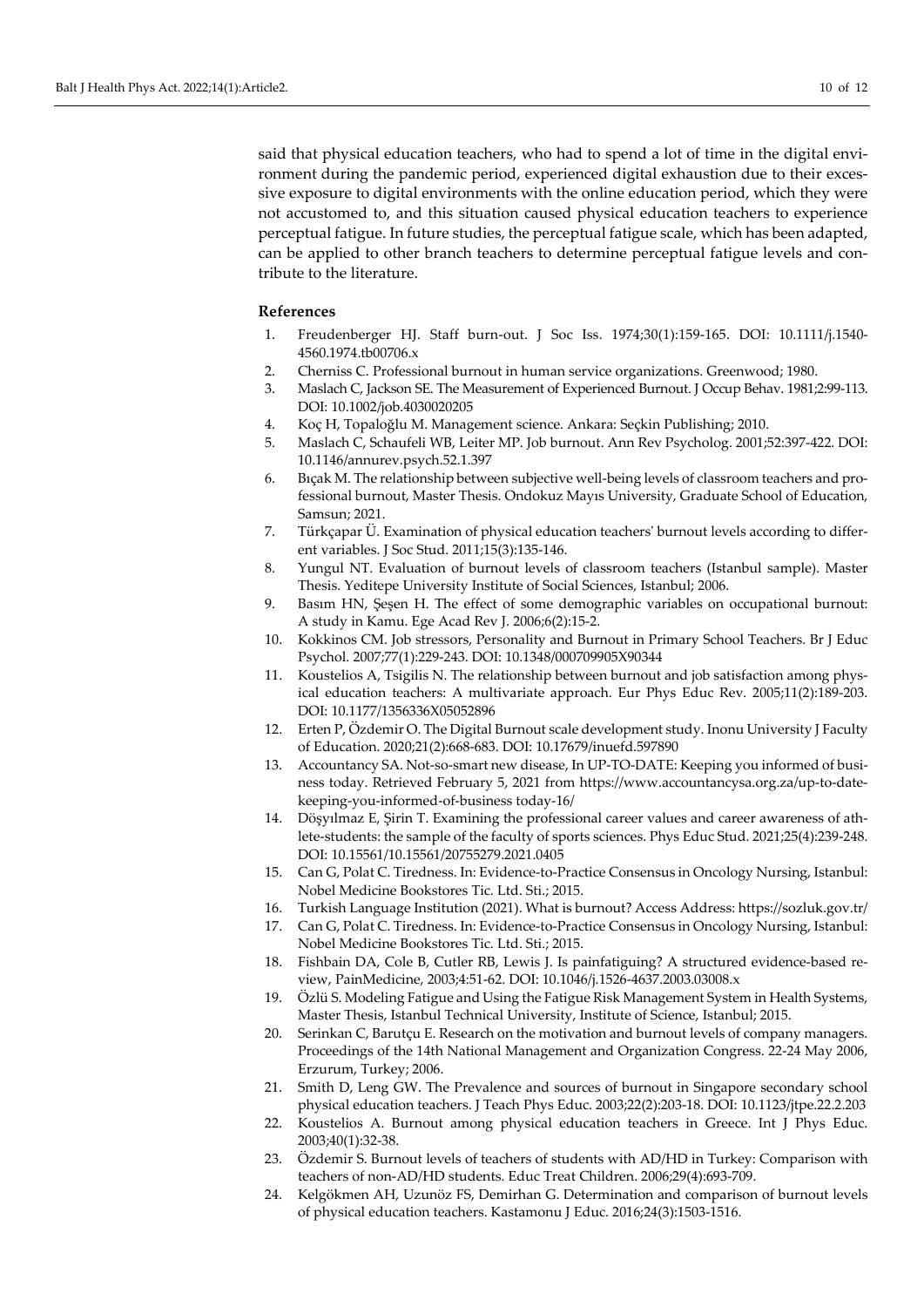- 25. Durak HY, Seferoğlu SS. Examination of the feeling of burnout in teachers in terms of various variables. J Gazi University Gazi Education Faculty. 2017;37(2):759-788.
- 26. Erdem M, Öztürk MA. The relationship between classroom teachers' perceptions of workload and professional burnout levels. Yüzüncü YYU J Education Faculty. 2020;17(1):926-958. [DOI:](https://doi.org/10.33711/yyuefd.751859)  [10.33711/yyuefd.751859](https://doi.org/10.33711/yyuefd.751859)
- 27. Sancar Y, Kartal S, Öztürk, Gübeş N. Examining the relationship between teachers' burnout and perfectionism levels. Uşak University J Soc Sci. 2021;14(1):156-173.
- 28. Büyüköztürk Ş, Kılıç Çakmak E, Akgün ÖE, Karadeniz Ş, Demirel F. Scientific research methods. Ankara: Pegem Academy; 2017.
- 29. Hooper SL, Mackinnon LT. Monitoring overtraining in athletes: Recommendations. Sport Med. 1995;20(5):321-327. DOI: 10.2165/00007256[-199520050-00003](https://doi.org/10.2165/00007256-199520050-00003)
- 30. Kline RB. Principles and practice of structural equation modeling. New York: The Guilford Press; 2011.
- 31. Tuna M, Çimen Z. Investigation of burnout levels of physical education teachers working in Ankara. Pamukkale J Sport Sci. 2013;4(2):60-78.
- 32. Yılmaz A, Esentürk O, Ilhan E. The professional burnout of physical education teachers and the reasons leading to this situation in the teaching process: Mixed research approach. Kastamonu J Educ. 2018;26(6):2091-2103. DOI: [10.24106/kefdergi.2448](https://doi.org/10.24106/kefdergi.2448)
- 33. Karaaslan I, Uslu T, Esen S. Investigation of professional burnout, job satisfaction and life satisfaction of physical education teachers. J Health Sport Sci. 2020;3(1):7-18. <https://dergipark.org.tr/en/pub/jhss/issue/58369/842110>
- 34. Kavasoğlu I, Macit A. Bodies in control: Feminine identity made in bikini fitness. Nation J Sport Sci. 2018;2(1):42-67. DOI: [10.30769/usbd.425447](https://doi.org/10.30769/usbd.425447)
- 35. Kavasoğlu I, Koca C. Empowerment and suppression experiences of female athletes through bikini fitness. J Sport Sci Res. 2019;4(2):289-307. DOI: [10.25307/jssr.633511](https://doi.org/10.25307/jssr.633511)
- 36. Üçüncü T. Evaluation of job and life satisfaction of teachers working in primary and secondary schools in Beylikdüzü district of Istanbul province. Public Health Specialization Thesis. Istanbul University, Istanbul; 2019.
- 37. Şirin T, Eraltı Şirin Y, Can B. Examining the digital burnout levels of physical education teachers. J Soc Human Administr Sci. 2021;7(42):1236-1245. DOI: [10.31589/JOSHAS.675](https://doi.org/10.31589/JOSHAS.675)
- 38. Kazu İY, Erten P. Prospective Teachers' Perception Levels of Their Digital Literacy. Int J Multidisciplin Thought. 2013;3(1):51-68.
- 39. Yildiz-Durak H, Saritepeci M. Occupational burnout and cyberloafing among teachers: Analysis of personality traits, individual and occupational status variables as predictors. Soc Sci J. 2019;56(1):69-87. DOI: [10.1016/j.soscij.2018.10.011](https://doi.org/10.1016/j.soscij.2018.10.011)